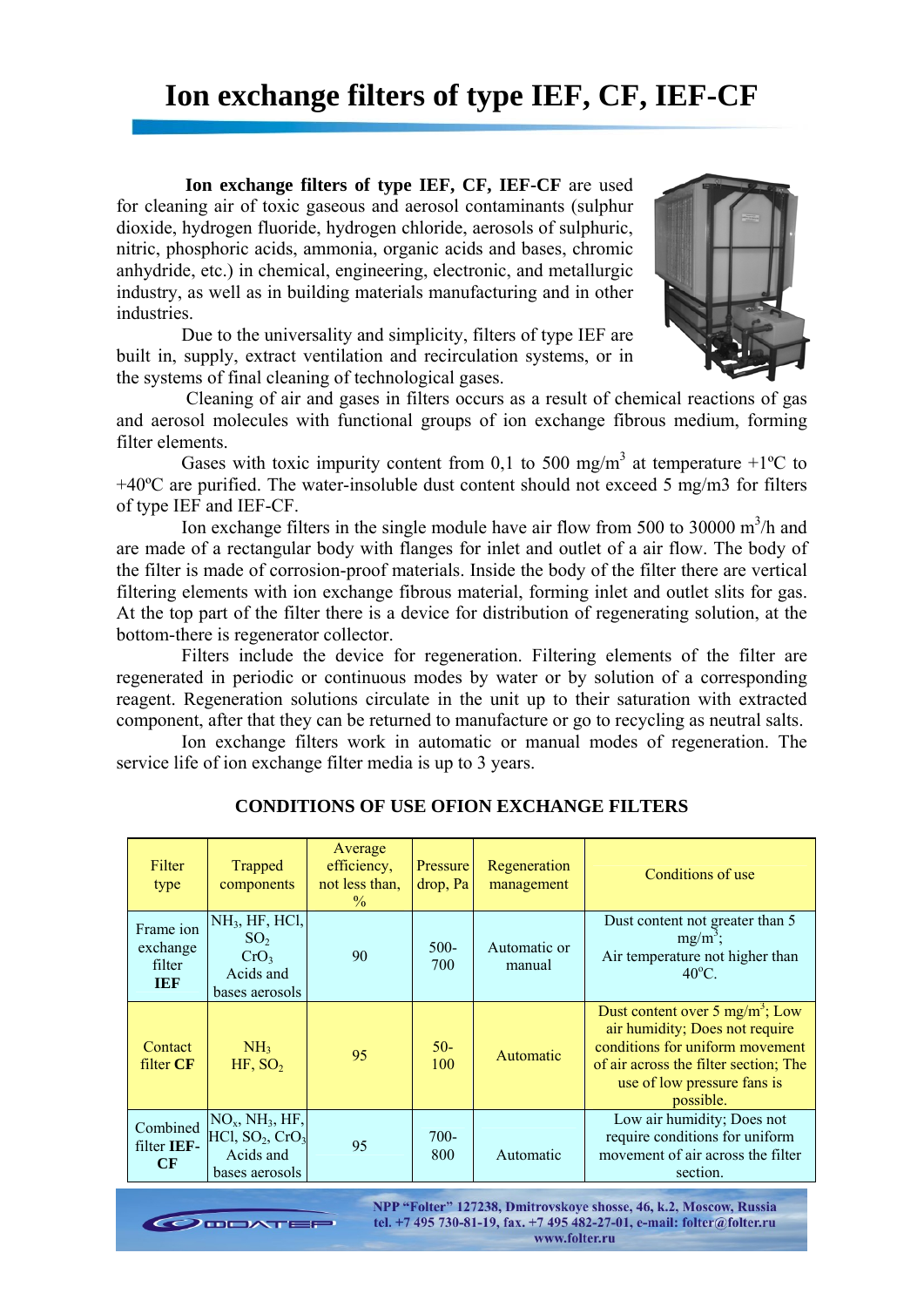#### **FRAME ION EXCHANGE FILTER OF TYPE IEF**



 *Dimensions of filters of type IEF.* 

Frame ion exchange filters (IEF) are intended for cleaning air of NH3, HF, HCl,  $SO_2$ ,  $C_1O_3$ , organic acids and amines, aerosols of acids, alkalis, and toxic salts (NiCl<sub>2</sub>,  $Ni<sub>2</sub>SO<sub>4</sub>, CdSO<sub>4</sub>$ ).

Air purification is carried out during filtration of dirty air through the ion exchange filter material whose functional groups bind toxic components. Temperature of cleaned air is not higher than 40°C. Water-insoluble dust content in cleaned air is not greater than  $5 \text{ mg/m}^3$ .

|                                            |                |              |              |                | Table 1        |
|--------------------------------------------|----------------|--------------|--------------|----------------|----------------|
|                                            | <b>IEF-0,5</b> | <b>IEF-1</b> | <b>IEF-5</b> | <b>IEF-10</b>  | <b>IEF-20</b>  |
| Air flow, $m^3/h$                          | 500            | 1000         | 5 0 0 0      | 10 000         | 20 000         |
| Filtration area, m <sup>2</sup>            | 3,0            | 6,0          | 22           | 42             | 108            |
| Pressure drop, not greater than, Pa:       |                | 300          |              |                |                |
| Periodic regeneration mode                 | 300            |              | 300          | 350            | 400            |
| Regeneration time, no more than, hr        | 1              | $\mathbf{1}$ | 1,5          | $\overline{2}$ | $\overline{2}$ |
| Linear speed of filtration, m/s            | 0,046          | 0,046        | 0,06         | 0,07           | 0,05           |
| $A, \, mm$                                 | 865            | 750          | 968          | 940            | 1694           |
| $B, \, mm$                                 | 1200           | 1200         | 1825         | 2482           | 2476           |
| $C, \, \text{mm}$                          | 875            | 1340         | 1655         | 1950           | 2250           |
| $D, \, mm$                                 | 550            | 550          | 810          | 815            | 1560           |
| $E, \, mm$                                 | 585            | 1100         | 1360         | 1664           | 1965           |
| F, mm                                      |                | 750          | 1318         | 1832           | 1827           |
| $G, \, mm$                                 |                | 510          | 570          | 745            | 743            |
| $H, \, mm$                                 | 850            | 835          | 1226         | 1638           | 1626           |
| JxK, mm                                    | 415x427        | 1004x385     | 1196x905     | 1496 x1397     | 1800x1401      |
| Dry filter weight, not greater<br>than, kg | 125            | 270          | 525          | 735            | 1325           |
| Tank volume, m <sup>3</sup>                | 0,12           | 0,3          | 0,45         | 0,55           | 1,35           |

#### **CHARACTERISTICS OF FILTERS OF TYPE IEF**

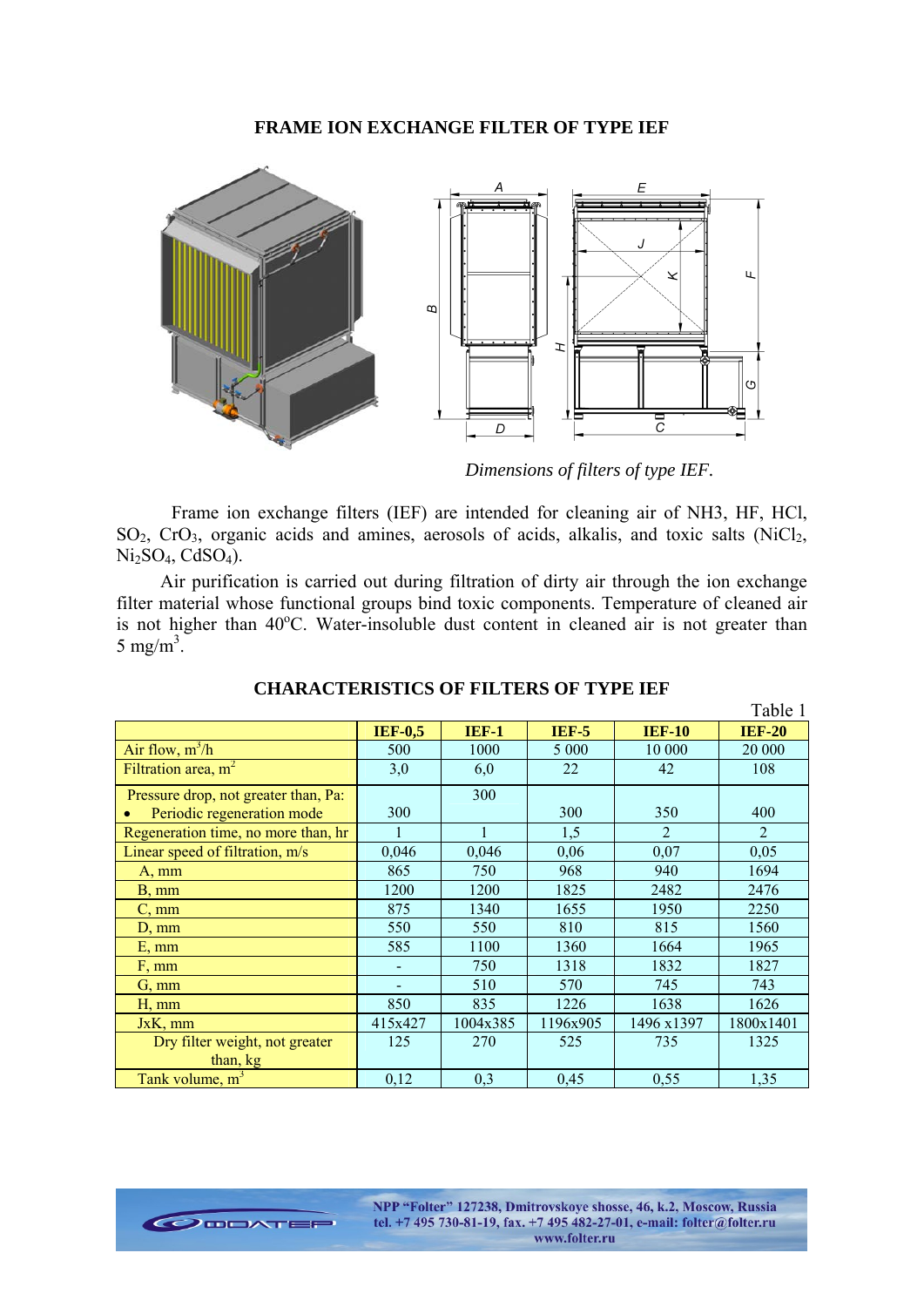## **CONTACTOR FILTER OF TYPE CF**



 *Dimensions of filters CF* 

Table 2

Contactor filters (CF) are intended for cleaning air of ammonia, sulphurous gas, hydrogen chloride, hydrogen fluoride.

### **Filters CF are characterised by:**

- High efficiency  $(90-95\%)$ ;
- Full automation of process of cleaning;
- Efficiency of cleaning practically does not depend on fluctuations of contaminant content and speed of air flux;
- Low sensitivity to a dust content of air;
- Capability of cleaning air with low and high humidity (10-100 relate. %).

Air cleaning is carried out due to diffusion of molecules of contaminating gases and fumes to the surface of plates of the contactor block and their subsequent chemical binding by functional groups of ion exchange filter material.

|                                         | $CF-5$  | $CF-10$  | $CF-20$       | <b>CF-30</b>             |
|-----------------------------------------|---------|----------|---------------|--------------------------|
| Air flow, $m^3/h$                       | 5 0 0 0 | 10 000   | 20 000        | 30 000                   |
| Contact area, $m2$                      | 88      | 176      | 350           | 460                      |
| Pressure drop, not greater than, Pa:    | 100     | 100      | 100           | 100                      |
| Period between regenerations, min       | 20      | 20       | 20            | 20                       |
| Regeneration time, no more than, hr     |         |          |               |                          |
| Linear speed of filtration, m/s         | 3       | 3        | $\mathcal{E}$ | $\overline{\mathcal{E}}$ |
| $A, \, mm$                              | 1266    | 1266     | 1270          | 1510                     |
| $B, \, mm$                              | 1858    | 1880     | 1942          | 2130                     |
| $C, \, mm$                              | 1000    | 1500     | 2500          | 3080                     |
| $D, \, mm$                              | 1025    | 1020     | 1025          | 1510                     |
| $E, \, mm$                              | 730     | 1230     | 2250          | 3080                     |
| F, mm                                   | 1338    | 1370     | 1417          | 1460                     |
| $G, \, mm$                              | 648     | 640      | 653           | 667                      |
| $H, \, mm$                              | 1266    | 1233     | 1300          | 1382                     |
| $JxK$ , mm                              | 550x940 | 1050x940 | 20500x940     | 3000x885                 |
| Dry filter weight, not greater than, kg | 470     | 600      | 850           | 1300                     |
| Tank volume, $m3$                       | 0,2     | 0,5      | 0,84          | 2,3                      |

## **CHARACTERISTICS OF FILTERS CF**